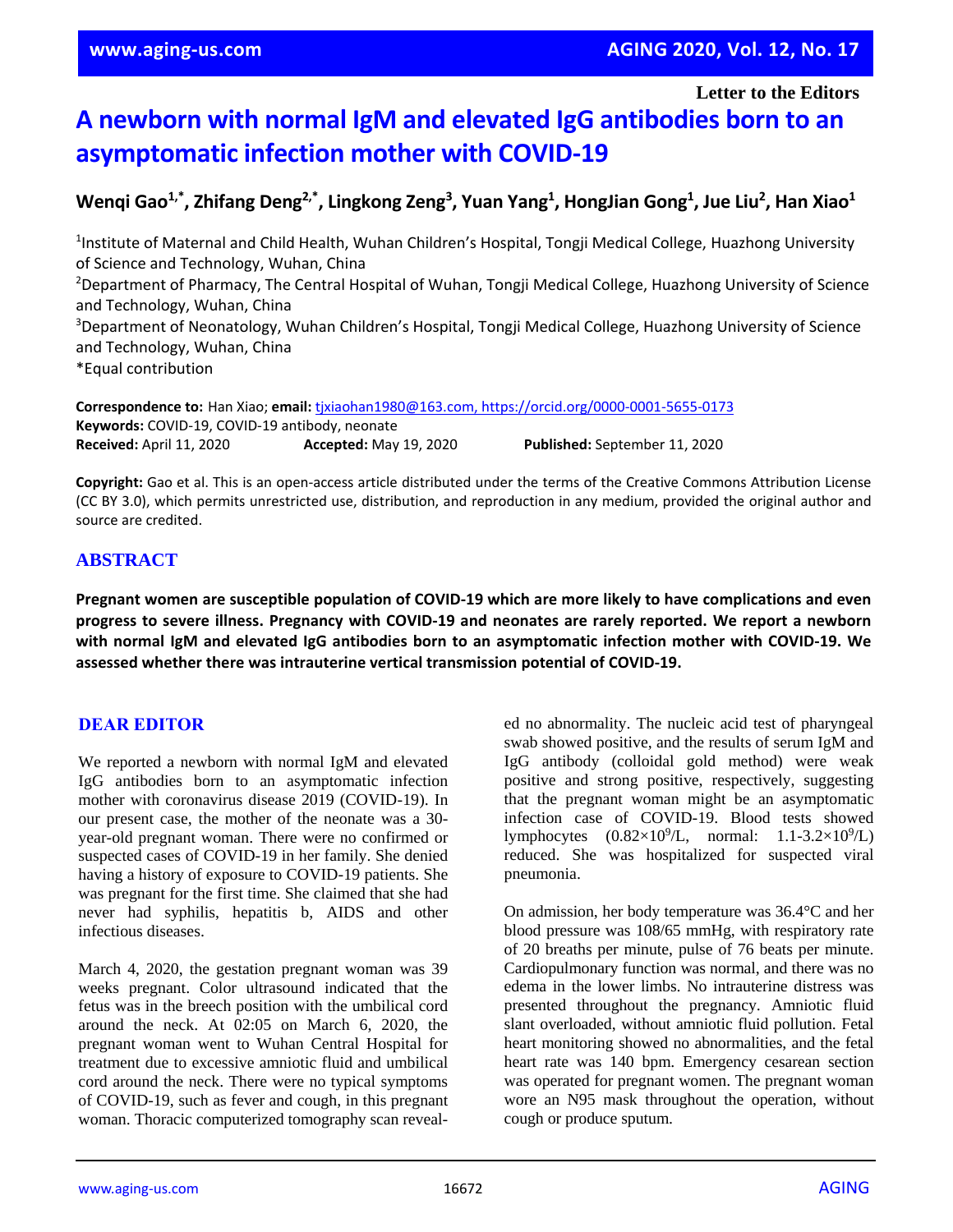At 14:00 on March 6, 2020 a baby girl was born, weighted 3,460g. Apgar scores at 1 and 5 minutes were 9 and 10, respectively. The baby did not get groan, fever, cough, and vomit. The baby had a ruddy face and a powerful cry. Since there was no isolation ward in the neonatal department of Wuhan Central Hospital, the neonate was transferred to COVID-19 children's designated hospital-Wuhan Children's Hospital immediately after 3 hours of birth. The newborn could eat normal breast milk. The newborn's mental response was good, with blood oxygen saturation maintaining more than 92%. Her body temperature and body length were 36.9°C and 50 cm, with respiratory rate of 36 breaths per minute, pulse of 135 beats per minute.

Laboratory reports of this infant were negative, including toxoplasma, herpes simplex virus 1/2, cytomegalovirus (CMV), and rubella virus. Neutrophils percentage (69.5%, normal:  $31\% \sim 52\%$ ), basophilic cells percentage (0.70%, normal:  $0\% \sim 0.6\%$ ), neutrophils total (13.45%, normal: 3.9% ~ 9.4%) were all increased. Liver dysfunction (AST 92U/L, normal: ≤41 U/L), creatine kinase (189U/L, normal: 30 ~ 170 U/L), creatine kinase isoenzyme MB (60U/L, normal:  $0 \sim 24$ U/L) levels increased. Procalcitonin increased (0.880ng/ml, normal: ≤0.05ng/ml). IL-6 (49.00pg/ml, normal:  $0 \sim 20.9$ pg/ml) and IL-10 (6.28pg/ ml, normal:  $0 \sim 5.9$ pg/ml) increased. Renal function and electrolytes were normal. Figure 1A Chest X-ray showed enhanced lung veins, reticular and patchy shadows, and no abnormalities in heart and palate (image). She was

closely monitored in isolation, treated with a nourishing cardiac muscle and a spray of interferon. Intravenous injection of penicillin G (15wu q.d, intravenous bolus) and vitamin K1 (1mg q.d, intravenously) were used as antibiotics and to prevent coagulation disorders.

March 7, 2020 the second day after the surgery, the newborn was in good condition and the mother's vital signs were stable. Baby was closely monitored and given 30ml of formula every three hours.

From March 7 to March 12, 2020 the newborn's vital signs were stable, the blood oxygen saturation maintaining above 90%, and there was no apnea or vomit. On March 9, 2020 the nucleic acid test of neonatal COVID-19 pharyngeal swab was negative, however, and serum COVID-19 IgM and IgG antibodies were normal and strong positive, respectively. The blood routine, liver function, calcitonin, and creatine kinase levels all returned to normal. Chest Xray of neonate showed a few flaky shadow, with no abnormality in heart and palate. Compared with the chest X-ray on March 6, the Chest X-ray Figure 1B of March 12, 2020 revealed that most of the lung lesions were absorbed. She did not receive any special treatment since March 12. On March 17, laboratory tests and chest radiographs were normal, the nucleic acid test of neonatal COVID-19 pharyngeal swab and serum IgM were both negative. The newborn was discharged from hospital on March 18, 2020.



**Figure 1.** Chest X-ray of neonate on March 6<sup>th,</sup> 2020 (A) and March 12<sup>th,</sup> 2020 (B).